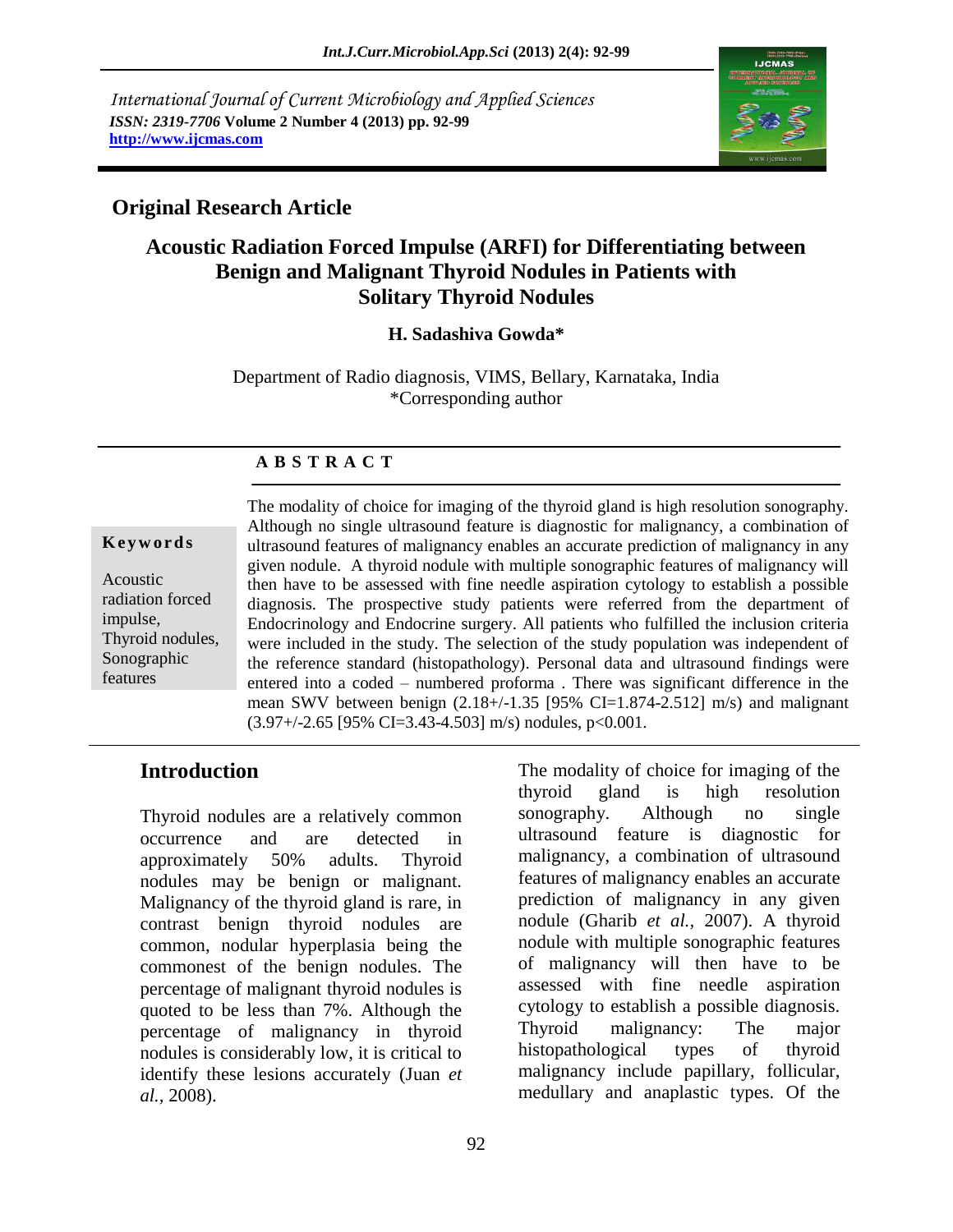above types, papillary and follicular types are associated with a favourable prognosis with 20 year survival rates of 95-96 % and 75 % respectively Medullary and anaplastic thyroid cancers are aggressive lesions and are generally associated with a poorer prognosis, literature quotes reveal an approximate 10 year survival of 42-90 % for medullary carcinoma of the thyroid. Anaplastic cancer of the thyroid gland is associated with the poorest survival rates with 5 years survival rates of approximately 5%. Thyroid lymphomas are not common, the lymphomas that do involve the thyroid gland are of the non-Hodgkin's type and occur as a Part of a systemic disease, isolated thyroid lymphoma can occur in a gland with background thyroiditis (Hashimoto's thyroiditis). Patients with non-thyroid malignancies can occasionally have metastatic disease which involves the thyroid gland (Cooper *et al.,* 2006). The current recommendations for management of palpable thyroid nodules is that they be subjected to FNAC with the thyroid function tests, clinical features, sonographic characteristics and risk factors for carcinoma of thyroid all being considered in totality while making the decision to subject a given nodule to a Fine needle aspiration cytology. There is however considerable controversy regarding the management of the incidentally detected thyroid nodule which are asymptomatic (Edmund *et al.,* 2009). The issues that are in play include a need to avoid burdening the health care system with unnecessary invasive evaluation of benign nodules and at the same time achieve timely detection of malignancy. In the attempt to achieve this fine balance, ultrasound has a role to play in the choice of lesion where FNAC is mandatory and determine those nodules that can be followed up.

To this end, Horvath *et al.,* and Park *et al.,* have played a major role in developing a thyroid nodule imaging and reporting data system (TIRADS) with the aim of standardising thyroid imaging and reporting terminology which will attain universal acceptance similar to the BIRADS system.

Horvath *et al.,* aimed to categorise thyroid nodules into sub-sets and a percentage of malignancy risk to each of the categories in a fashion similar to BIRADS.

They conducted the study in three stages over a period of 8 years, the first stage involved sonographically guided FNAC of thyroid nodules (Hamberger *et al.,* 1982). The FNACs were performed by a group of five radiologists with sufficient experience in image guided procedures. FNACs were performed with a 19 / 21 Gauge needle attached to a 10 cc syringe. The samples obtained were studied by 2 experienced pathologists (Yassa *et al.,* 2007).

During stage 1 of the study, sonographic characteristics of362 thyroid nodules were reviewed in an attempt to define and specify lesion characteristics. They reviewed the nodule characteristics with regards to certain features such as echogenicity, shape, orientation, acoustic enhancement / shadow, lesion margins, presence / absence of pseudo-capsule, presence of calcifications and Doppler detectable vascularity of the nodule (Goellner *et al*., 1987).

In the stage 2 of the study another 500 thyroid nodules were prospectively studied and characterised based on the abovementioned sonographic characteristics which were then correlated with the FNAC results, at this stage a TIRADS group classification was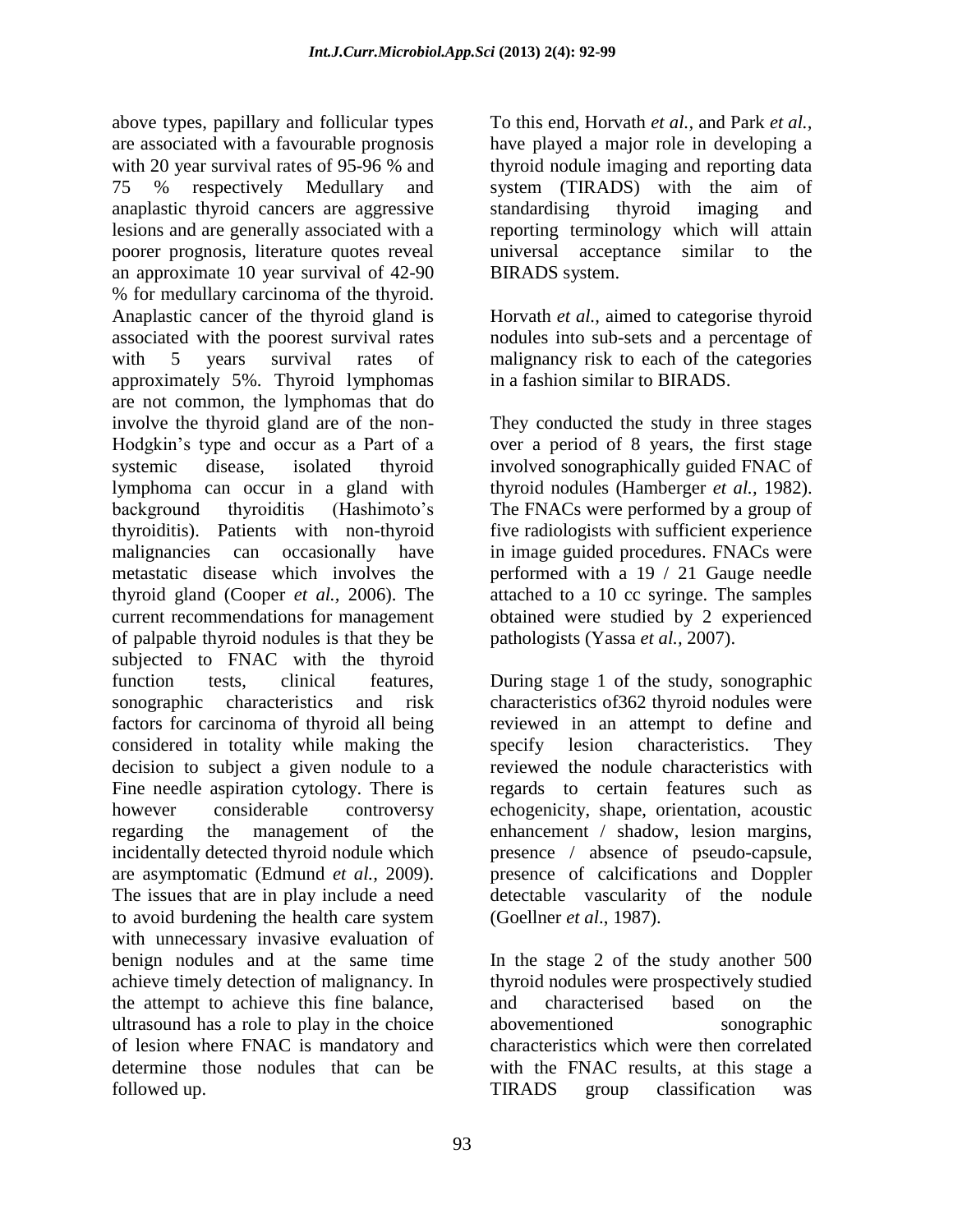generated and the nodules studied were categorised accordingly.

### **Materials and Methods**

**Study design:** Study of diagnostic test accuracy

**Study type:** Prospective

## **Inclusion criteria:**

Patients with solitary thyroid nodules or dominant nodule of MNG being referred for ultrasound.

> Patients with a conclusive FNAC Patients who undergo surgical resection with a valid histopathology report.

## **Exclusion criteria**

Purely cystic nodules Nodules  $< 1$  cm Nodules with gross macrocalcification where the ARFI box cannot avoid areas of macrocalcification. Patients who do not undergo FNAC / surgery or if the FNAC is inadequate

The prospective study patients were referred from the department of Endocrinology and Endocrine surgery. All patients who fulfilled the inclusion criteria were included in the study. The selection of the study population was independent of the reference standard (histopathology). Personal data and ultrasound findings were entered into a coded – numbered proforma. Informed consent was obtained from the patient / patient`s relative prior to ultrasound in accordance with the ethical guidelines of Helsinki declaration and

approved by the Institutional review board of the hospital.

## **Results and Discussion**

There is very strong statistical correlation between VTI category 3 and 4.Outcome Pearson chi-square test value =70.522, DF=3,  $p < 0.001$  ( $p < 0.05$ )

All the nodules showing a VTI category 4 i.e. Honeycombing were found to be malignant whereas 16.3% and 36% of VTI category 1 and 2 were malignant. In VTI category 3 80% of the nodules were malignant. Total 97 nodules were classified in category 3 and 4 (Stiffer than thyroid) –  $82$   $(84.5%)$  proved to be malignant. For the nodules classified as VTI softer and as stiff as thyroid 17 (22.9%) out of the 74 turned out to be malignant. This formed the basis of recoding our VTI results

Category  $1$  – including VTI-1(Softer than thyroid), VTI-2(As stiff as thyroid and

Category 2 – including VTI-3(Stiffer than thyroid gland) and VTI-4(Honeycomb appearance)

There is no evidence of significant statistical correlation between the presence of background thyroiditis and VTI observations. The Pearson chi square test value=5.432, DF=3, P=0.143  $(P>0.05)$ . VTI of the thyroid nodules was not statistically different among patients with background changes of thyroiditis

There is significant statistical correlation between the ARFI values, t value  $-5$  and, p<0.001

There was significant difference in the mean SWV between benign (2.18+/-1.35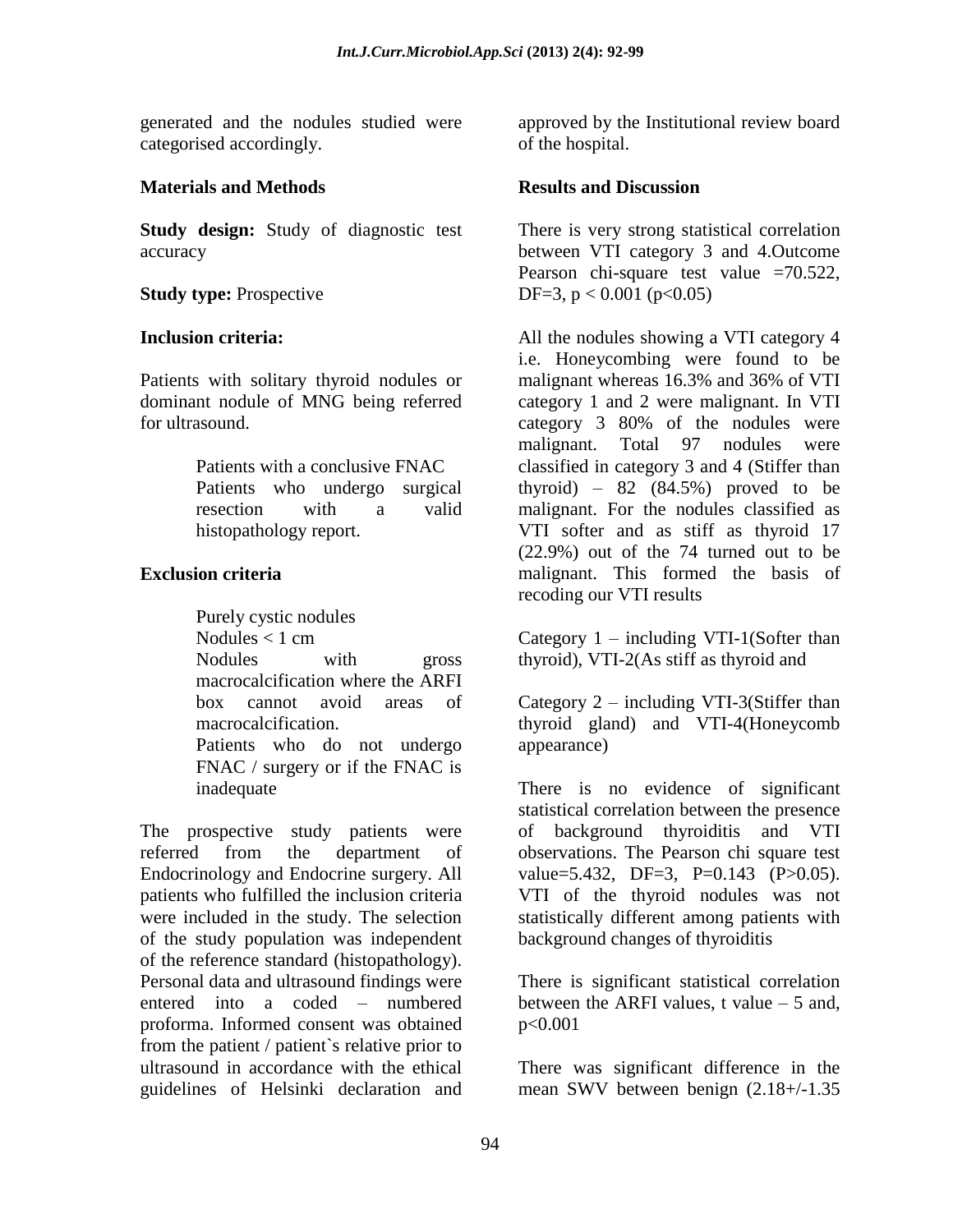[95% CI=1.874-2.512] m/s) and malignant (3.97+/-2.65 [95% CI=3.43-4.503] m/s) nodules,  $p<0.001$ .

Mean VTQ of the thyroid nodules was not statistically different among patients with background changes of thyroiditis and without thyroiditis, Pearson chi-square teat value is =0.928, DF=210, p=0.354

The Interobserver agreement was using

interpreted according to guidelines laid by Landis and Koch 1977.

The Interobserver agreement was substantial for presence of calcification and moderate for halo, composition, margins and shape and a fair Interobserver agreement for echogenicity.

Overall Interobserver agreement for TIRADS was Moderate.

|       | BENIGN (%) | MALIGNANT (%) | <b>TOTAL</b> |
|-------|------------|---------------|--------------|
|       | 41(83.7)   | 8(16.3)       | 49 (100)     |
|       | 16 (64%)   | 9(36%)        | 25(100)      |
|       | 15 (19.7)  | 61(80.2)      | 76 (100)     |
|       | J(0)       | 21 (100)      | (100)        |
| Total |            | 99            |              |

**Table.1** Virtual touch imaging –VTI

#### **Table.2** VTI CODE

| VTI CODE             | <b>BENIGN</b> | <b>MALIGNANT</b> |
|----------------------|---------------|------------------|
| VTI 1 and 2(Softer)  |               |                  |
| VTI 3 and 4(Stiffer) |               |                  |
| <b>TOTAL</b>         |               | 99               |

#### **Table.3** Tirads

| <b>TIRADS</b> | <b>RECODED</b>      | <b>BENIGN</b> | <b>MALIGNANT</b> | <b>TOTAL</b> |
|---------------|---------------------|---------------|------------------|--------------|
|               | <b>VTI CATEGORY</b> |               |                  |              |
| TIRADS-2      |                     |               |                  |              |
| TIRADS-3      |                     | 33            | q                | 42           |
|               |                     |               | 8                | 14           |
| TIRADS-4      |                     |               | 3                |              |
|               |                     |               | h                |              |
| TIRADS-4b     |                     |               | 3                |              |
|               |                     |               |                  | 14           |
| TIRADS-4c     |                     |               | ി                |              |
|               |                     |               | 19               | 22           |
| TIRADS-5      |                     |               |                  |              |
|               |                     |               | 38               |              |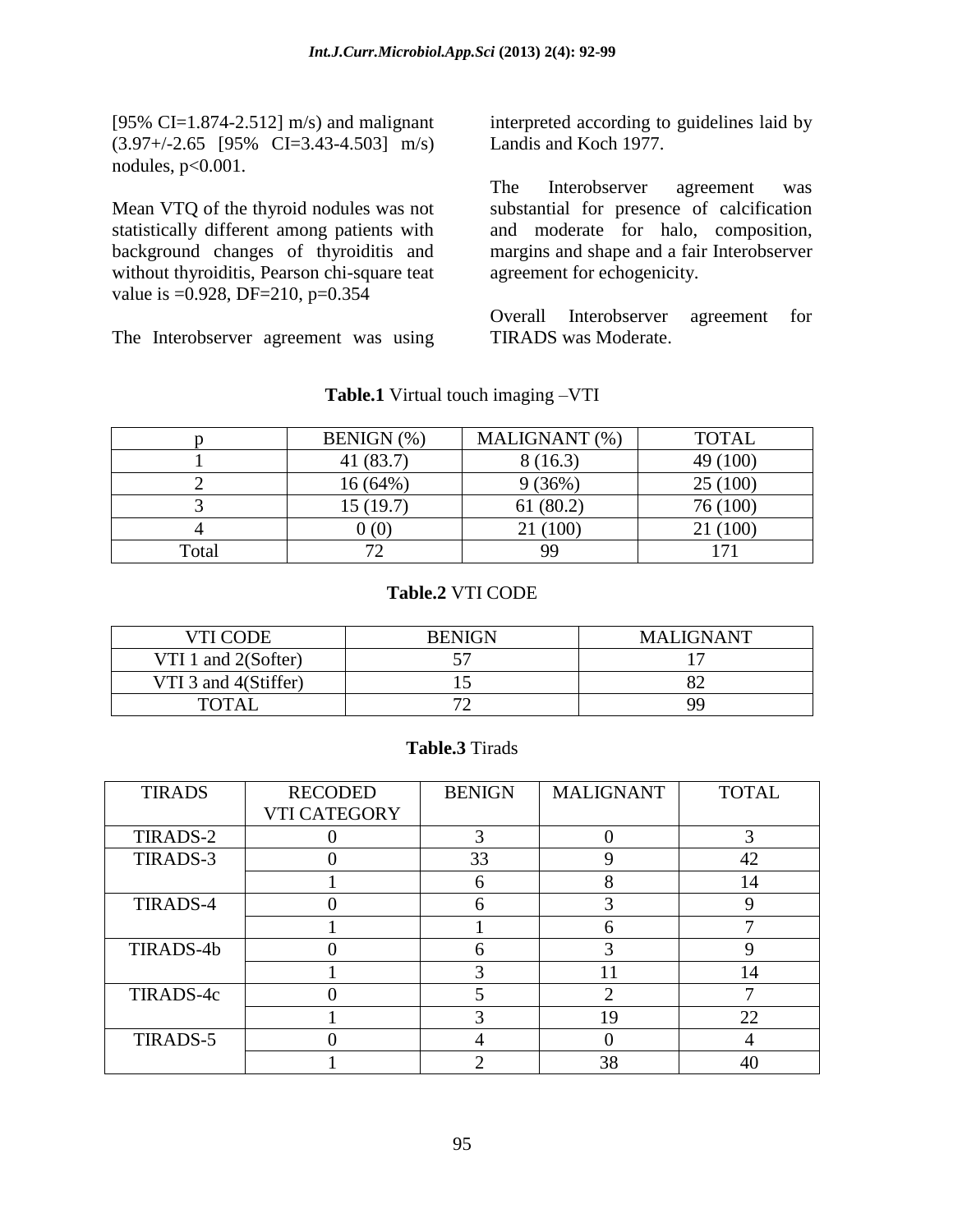#### *Int.J.Curr.Microbiol.App.Sci* **(2013) 2(4): 92-99**

| Thyroiditis | $VTI-1$ | $VTI-2$ | $VTI-3$ | VTI-4 |
|-------------|---------|---------|---------|-------|
| Present     |         |         |         |       |
| Absent      | 69      |         |         |       |
| Total       |         |         |         |       |

## **Table.4** Thyroiditis

## **Table.5** ARFI – VTQ

|                  | Number | Mean VTQ | Standard<br>deviation | 95% CI      |
|------------------|--------|----------|-----------------------|-------------|
| <b>BENIGN</b>    |        | 2.18     | 1.35                  | 1.874-2.512 |
| <b>MALIGNANT</b> |        | 3.9      | 2.65                  | 3.43-4.503  |
| <b>TOTAL</b>     | 168    |          |                       |             |

## **Table.6** Background thyroiditis and relation to mean VTQ values

| Thyroiditis | Number | Mean VTQ | <b>Standard deviation</b> |
|-------------|--------|----------|---------------------------|
|             |        |          |                           |
| Present     |        | 3.412    | 2.2413                    |
| Absent      | 190    | 2.949    | 2.2445                    |
| Total       | 212    |          |                           |

**Table.7** Inter-observer agreement between observers for ultrasound findings: Linear weighted kappa coefficients and p value

| p             | N   | Kappa | P value   | Interobserver |
|---------------|-----|-------|-----------|---------------|
|               |     |       |           | Agreement     |
| Halo          | 211 | 0.459 | p < 0.001 | Moderate      |
| Composition   | 217 | 0.478 | p < 0.001 | Moderate      |
| Echogenicity  | 217 | 0.291 | p < 0.001 | Fair          |
| Margin        | 217 | 0.462 | p < 0.001 | Moderate      |
| Calcification | 217 | 0.626 | p < 0.001 | Substantial   |
| Shape         | 216 | 0.519 | p < 0.001 | Moderate      |
| <b>TIRADS</b> | 217 | 0.438 | p < 0.001 | Moderate      |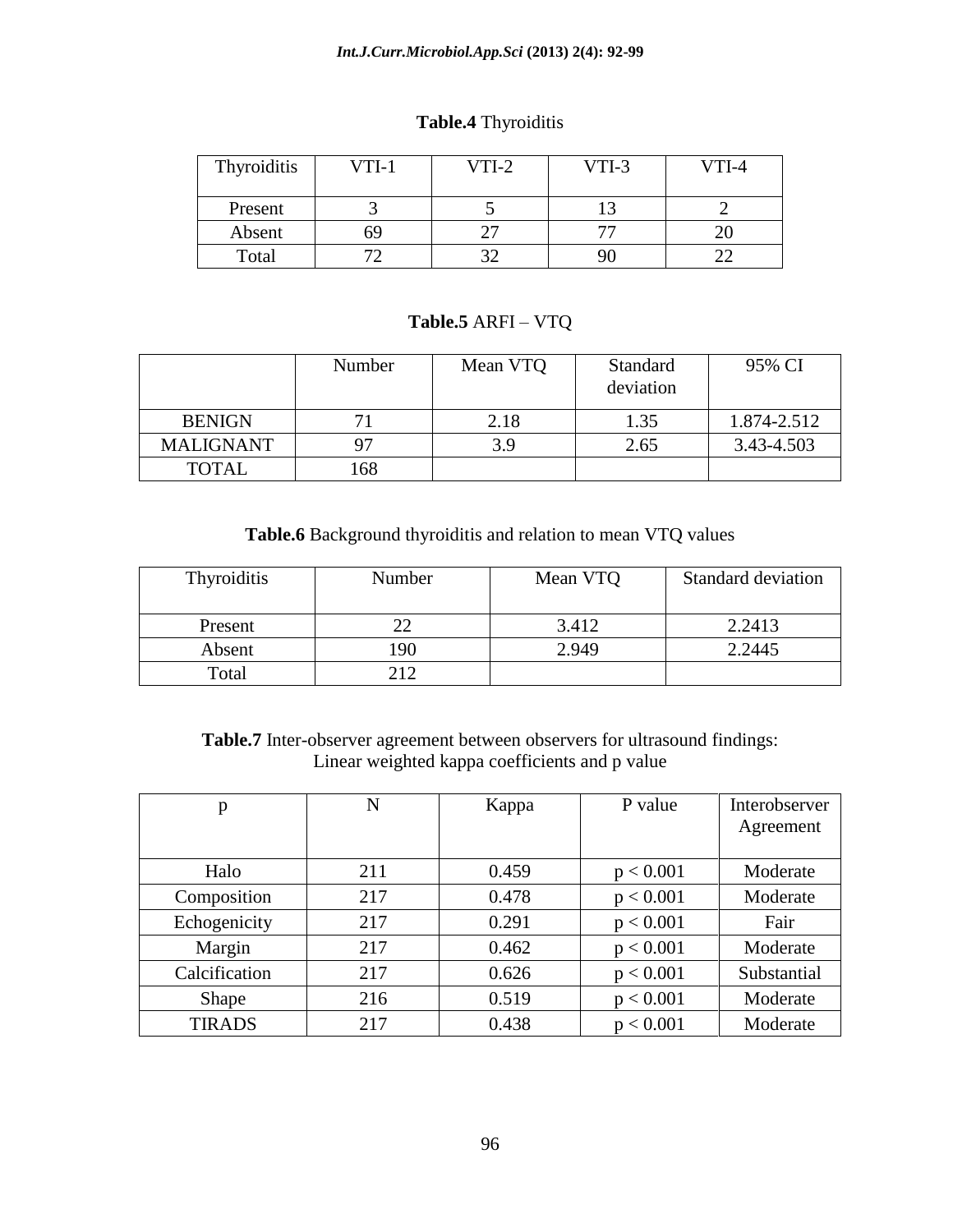



Performance of the VTI Sensitivity – 82.8 Specificity – 79.17% Positive predictive value – 84.5% Negative predictive value – 77% Diagnostic accuracy – 81.2% Likelihood ratio – 3.97



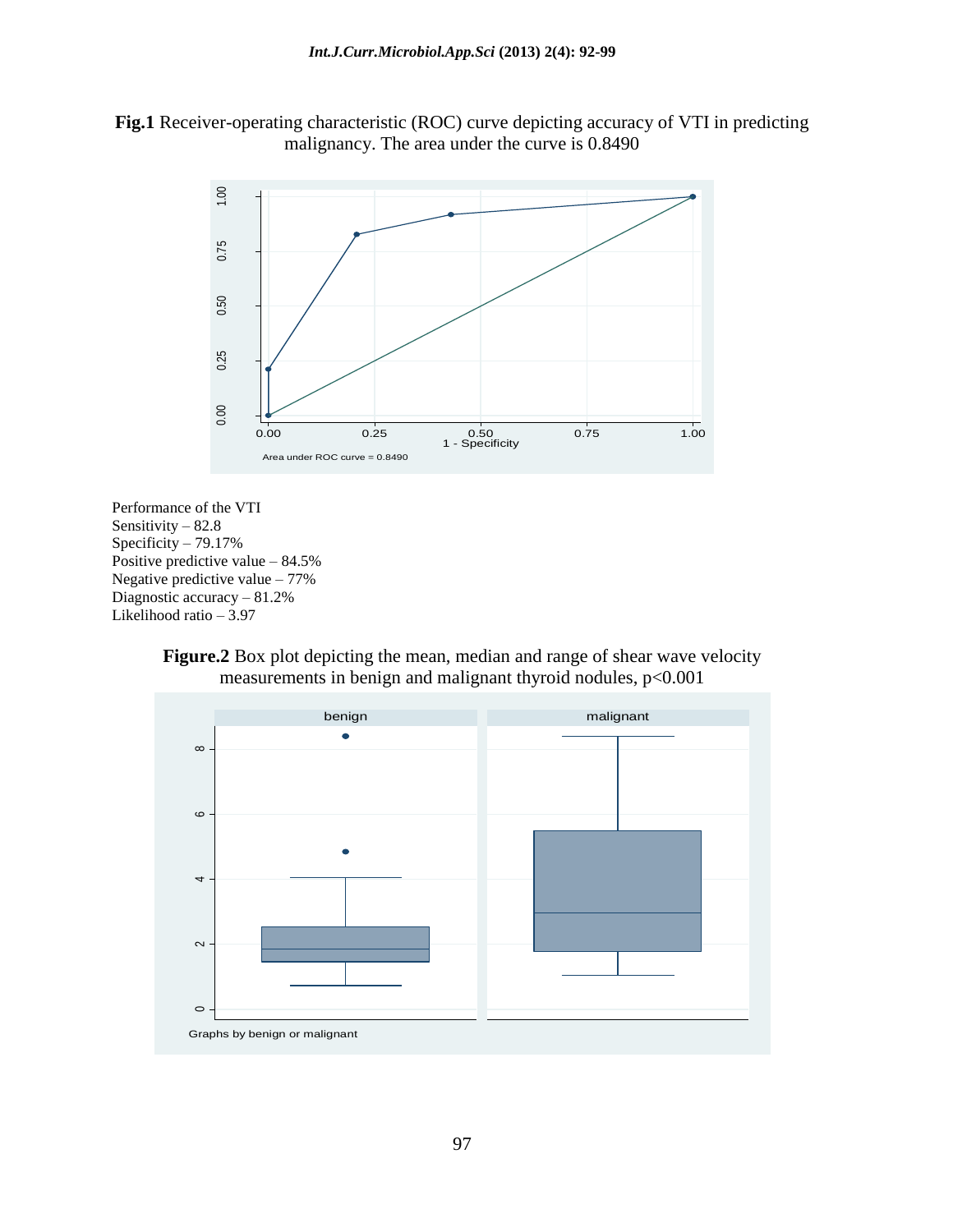According to the study conducted by Gu *et al,,* 77.6 % of the benign nodules showed softer images on the VTI, 77.3% of the nodules showed stiffer images (P<0.001) (Jiying Gu *et al.,* 2012).

The current study showed that of the 97 nodules classified as category 3 and 4 (Stiffer than thyroid) 82 (84.5%) proved to be malignant. For the nodules classified as VTI softer and as stiff as thyroid 17 (22.9%) out of 74 turned out to be malignant whereas 77.1% nodules were benign ( $p < 0.001$ ).

The Sensitivity, specificity, PPV, NPV and diagnostic accuracy were 82.8%, 79.19%, and 84.5%, 77% and 81.2% respectively

According to Gu *et al.,* the sensitivity, specificity, positive predictive value, negative predictive value, and diagnostic accordance rate were 86.36%, 93.42%, 79.17%, 95.95% and 91.84% based on the standard VTQ value of 2.555m/s. Benign nodules had VTQ values with a mean of  $2.005 \pm 0.485$  m/s, lower than the malignant subgroup and the VTQ values in malignant nodules had a mean of  $3.941 \pm 1.393$  m/s, higher than the benign nodules,  $P < .001$ . The area under the receiver operating characteristic curve was 0.954 (Jiying Gu *et al.,* 2012)

At a mean VTQ of 3.450 for the malignant nodules, the sensitivity, specificity, positive predictive value and negative predictive value and diagnostic accuracy were 63.6%, 100%,100%, 90.48%, and 91.84% respectively

According to another study conducted by Bojunga *et al*., (1), the sensitivity, specificity, Positive predictive value and negative predictive value and likelihood ratios were 57%, 85%, 38%, 93% and 3.91 respectively (Bojunga *et al.,* 2010).

The current study showed that mean VTQ values for the benign nodules was 2.18(±1.35) and 95 CI (1.874-2.512) whereas the mean VTQ for malignant nodules was  $3.9(\pm 2.65)$  and 95 CI (3.43-4.50) p<0.001. The area under the receiver operating curve –ROC 0.6988. The sensitivity, specificity, positive predictive value, Negative predictive value and accuracy were 57.1, 82.5%, 53.6%, 84.5% and 65.5% respectively and the likelihood ratio was 3.65 at a cut off value suggested by ROC curve of 2.958 m/s. At a cut off of 3.502 the sensitivity, specificity, diagnostic accuracy and likelihood ratios were 42.3%, 90.14%, 62.50% and 4.28 respectively

The current study showed similar results to the two studies available in literature on ARFI in thyroid nodules. Combining VTI with VTQ and TIRADS to determine if there is increase in the diagnostic accuracy

In conclusion, the Inter-observer agreement was substantial for presence of calcification and moderate for halo, composition, margins and shape and a fair Inter-observer agreement for echogenicity.

# **References**

- Cooper DS, Doherty GM, Haugen BR. 2006. Management guidelines for patients with thyroid nodules and differentiated thyroid cancer. Thyroid.16: 109–142.
- Edmund S. Cibas and Syed Z. Ali. 2009. The Bethesda System for Reporting Thyroid Cytopathology 658. Am J Clin Pathol.132:658- 665

Gharib H, Papini E.2007. Thyroid